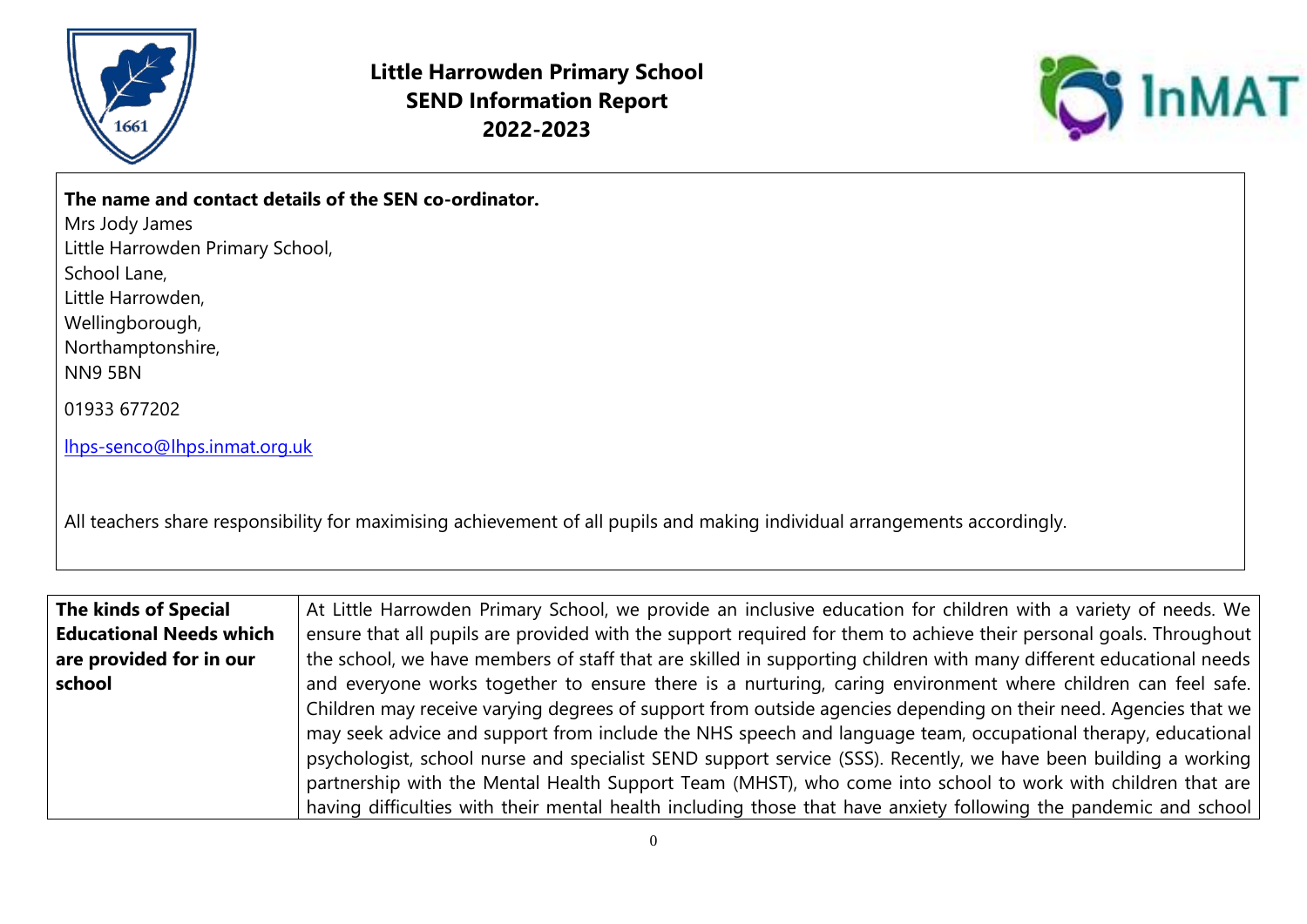|                                                                                                             | closures.<br>Historically, we have support children with a range of needs. Some of these needs are listed below:<br>Dyslexia<br>ASD<br>Dyspraxia<br>ADHD<br>Visual Impairment<br><b>Hearing Impairment</b><br>Downs Syndrome<br>Medical Needs impacting on learning<br>Significant speech delay                                                                                                                                                                                                                                                                                                                                                                                                                                                                                                                                                                                                                                                                                                                                                                                                                                                                                                                                                                                                                                                                                                                                                                                                                                                                                                                                                                                                                                                                                                                                                                                                                                              |
|-------------------------------------------------------------------------------------------------------------|----------------------------------------------------------------------------------------------------------------------------------------------------------------------------------------------------------------------------------------------------------------------------------------------------------------------------------------------------------------------------------------------------------------------------------------------------------------------------------------------------------------------------------------------------------------------------------------------------------------------------------------------------------------------------------------------------------------------------------------------------------------------------------------------------------------------------------------------------------------------------------------------------------------------------------------------------------------------------------------------------------------------------------------------------------------------------------------------------------------------------------------------------------------------------------------------------------------------------------------------------------------------------------------------------------------------------------------------------------------------------------------------------------------------------------------------------------------------------------------------------------------------------------------------------------------------------------------------------------------------------------------------------------------------------------------------------------------------------------------------------------------------------------------------------------------------------------------------------------------------------------------------------------------------------------------------|
|                                                                                                             | We continue to support children that have a variety of special educational needs. We ensure that all children's<br>needs are met and that they have the tools to reach their full potential within our school.                                                                                                                                                                                                                                                                                                                                                                                                                                                                                                                                                                                                                                                                                                                                                                                                                                                                                                                                                                                                                                                                                                                                                                                                                                                                                                                                                                                                                                                                                                                                                                                                                                                                                                                               |
| Our school's policies for<br>identifying children and<br>young people with SEN<br>and assessing their needs | Identification of children with SEN is a result of collaboration between members of staff and parents/carers of the<br>child. Teachers and teaching assistants get to know the children within their classes well and form relationships<br>with the children quickly. If teachers notice that a child in their class is having difficulties, progress with their<br>learning has declined or there is a change in behaviour, they are expected to have discussions with parents/carers<br>and put in place support for the child. Teachers may seek support from the SENCO at this stage through<br>discussions about the interventions that could be put in place. Children will receive a 6-week block of intervention<br>relating to their difficulties at that time. During the intervention time, there will be careful monitoring and record<br>keeping of the child's progress and if little or no progress is being made, teachers must complete an initial concern<br>form which is sent to the SENCO. This includes information about the difficulties that have been identified, details<br>of the support that has been put in place and the outcome of that support. Upon receipt of an initial concerns<br>form, the SENCO will complete observations of the pupil, analyse pupil data if relevant and have further<br>discussions with the class teacher, the child and parents/carers. The outcome of these discussions and observations<br>can vary. It is likely that a child that has not responded to the initial 6-week block of intervention will require an<br>Individual Education Plan (IEP) which sets out small step targets to support the child. This may be a short-term<br>method of supporting a child or may be required for a longer period of time. During discussions with parents, it<br>may be suggested that observations by an educational psychologist would be useful to gain an understanding of |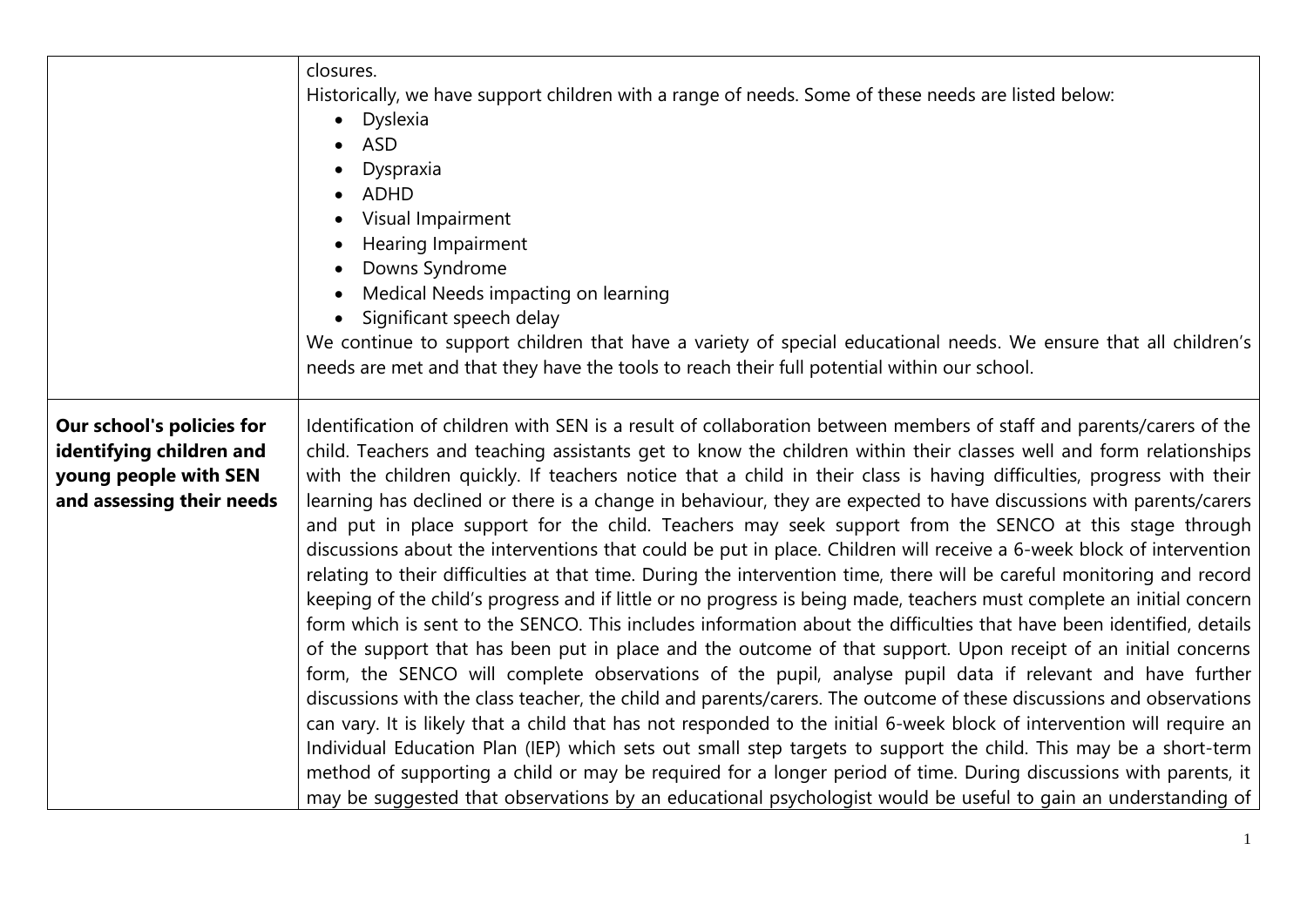|                                                                                                                             | additional support that could be put in place. If in agreement, the educational psychologist collects information<br>from the parents/carers as well as the school to include within their report. Pupils that require ongoing support<br>and those that have a diagnosed special educational need are placed onto the SEN register to ensure regular<br>monitoring and support is in place.<br>If parents/carers have concerns that their child may have a special educational need, they are encouraged to<br>discuss concerns with the class teacher or to contact the SENCO either by phoning the school to organise a<br>meeting or by sending an e-mail to the e-mail address provided on the Wellbeing and SENCO newsletter each<br>month. Where parents raise concerns, a six-week period of observations and interventions as detailed above will<br>be carried out with monitoring and review of impact. |
|-----------------------------------------------------------------------------------------------------------------------------|--------------------------------------------------------------------------------------------------------------------------------------------------------------------------------------------------------------------------------------------------------------------------------------------------------------------------------------------------------------------------------------------------------------------------------------------------------------------------------------------------------------------------------------------------------------------------------------------------------------------------------------------------------------------------------------------------------------------------------------------------------------------------------------------------------------------------------------------------------------------------------------------------------------------|
| Our school's<br>arrangements for<br>assessing and reviewing<br>children and young<br>people's progress towards<br>outcomes. | Throughout the year, all children are assessed on their academic progress within reading, writing and maths at<br>least three times a year through Pixl assessments. This information, alongside teacher assessment and information<br>about pupil's achievements in other areas of the curriculum are shared at three key points in the year in the form<br>of two parents' evenings and an end of year report. Within school, discussions are held about the progress of all<br>children within each class in the form of pupil progress meetings. These meetings have in attendance the head<br>teacher, members of the senior leadership team and the SENCO. Children that are not making the expected rate of<br>progress are discussed, teachers are given suggestions for support that could be put in place and children's<br>progress is monitored.                                                       |
|                                                                                                                             | Children that have an IEP in place or are on the SEN register have additional meetings with the class teacher and<br>SENCO three times within the year. This is in the form of IEP reviews where targets are reviewed and adjusted<br>accordingly depending on the pupil's progress in the areas specified. This is to ensure that small steps of progress<br>are being made in between assessment points and that support that is in place is appropriate and having an<br>impact. If children are unable to achieve their IEP targets, the type of support may be changed or referrals to other<br>professionals may be required. Where children have an IEP in place, their class teacher and teaching assistants<br>regularly support them using the assess, plan, do, review cycle where they consider progress towards targets and<br>adapt where necessary.                                                 |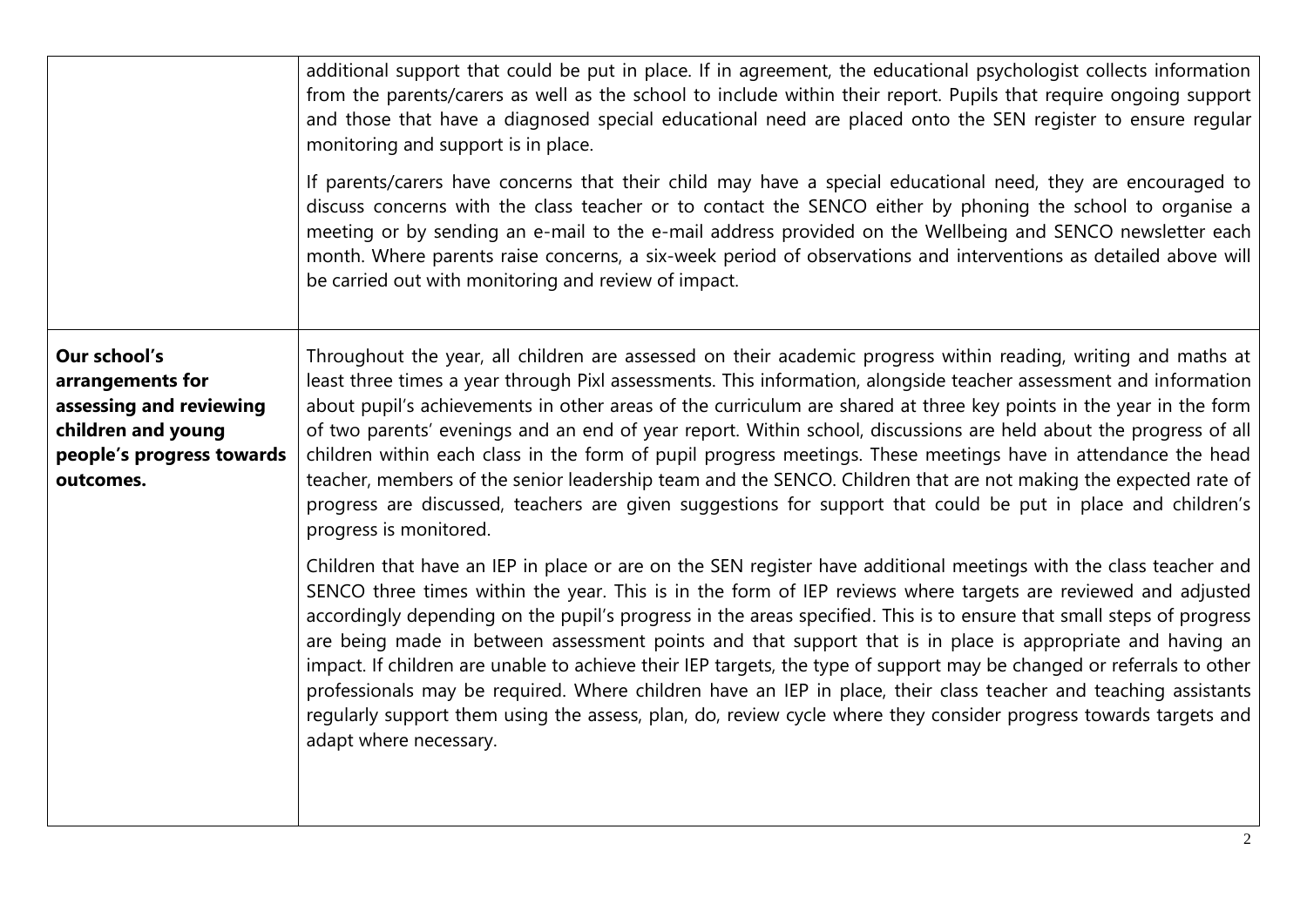| How our school evaluates<br>the effectiveness of its<br>provision for children and<br>young people with SEN                                 | Each class teacher is required to create a provision map each term. This details the support that all children are<br>receiving in addition to the generic support within the classroom. Class teachers highlight children with SEN on<br>their provision maps and these are sent electronically to the SENCO. Provision maps are reviewed regularly by the<br>SENCO and also at the end of each term by the class teacher prior to planning provision for the following term.<br>Interventions that are carried out with children as a result of having an IEP are reviewed regularly by class teachers<br>and the SENCO. This is completed both within IEP review meetings but also through the class teacher's judgement<br>of the effectiveness of intervention. Teachers may change IEPs regularly where they feel an intervention is not<br>having the desired impact. This must be recorded onto the IEP in the review section for discussion at the IEP review<br>meeting. Throughout the year, the SENCO and subject leaders will complete a variety of learning walks where the<br>support for children with SEN within the classroom will be observed and feedback of the effectiveness of this<br>provision will be provided to the class teacher. During pupil progress meetings, the provision for children with SEN<br>is discussed, reviewed and alternative ways that a child could be supported are suggested where needed. |
|---------------------------------------------------------------------------------------------------------------------------------------------|-----------------------------------------------------------------------------------------------------------------------------------------------------------------------------------------------------------------------------------------------------------------------------------------------------------------------------------------------------------------------------------------------------------------------------------------------------------------------------------------------------------------------------------------------------------------------------------------------------------------------------------------------------------------------------------------------------------------------------------------------------------------------------------------------------------------------------------------------------------------------------------------------------------------------------------------------------------------------------------------------------------------------------------------------------------------------------------------------------------------------------------------------------------------------------------------------------------------------------------------------------------------------------------------------------------------------------------------------------------------------------------------------------------------------------------------------|
| Our approach to teaching<br>children and young<br>people with SEN.<br><b>Including how</b><br>adaptations are made to<br>the curriculum and | At Little Harrowden Primary School, we are an inclusive school and children are taught alongside their peers where<br>possible. Children are supported within the classroom through scaffolding and adult support with interventions<br>where necessary. When interventions are required, we aim for these to be completed within short periods of time<br>to ensure that other areas of the curriculum are not impacted. At times, children may require further support away<br>from their peers for longer periods of time to reach their full potential however, the impact of removing the child<br>from their peers must be carefully considered.                                                                                                                                                                                                                                                                                                                                                                                                                                                                                                                                                                                                                                                                                                                                                                                        |
| learning environment of<br>children and young<br>people with SEN.                                                                           | Some children require a safe space within school to regulate their emotions or to complete interventions that may<br>require a quiet space. Our family room is available at various points throughout the day and has multiple resources<br>readily available to support children's needs. At all times, there is a mat on the floor that can support any physical<br>interventions that may need to take place. There are a range of fidget toys and sensory items available for the<br>children as well as resources to support discussions about emotions.                                                                                                                                                                                                                                                                                                                                                                                                                                                                                                                                                                                                                                                                                                                                                                                                                                                                                 |
|                                                                                                                                             | At times, children may require specialist equipment such as pencils that support grip, kick bands for chairs,<br>coloured overlays and fidget toys. We are able to provide children with a range of resources that they can use<br>within school to support their learning and the impact of any such equipment is reviewed regularly and replaced or<br>changed where needed.                                                                                                                                                                                                                                                                                                                                                                                                                                                                                                                                                                                                                                                                                                                                                                                                                                                                                                                                                                                                                                                                |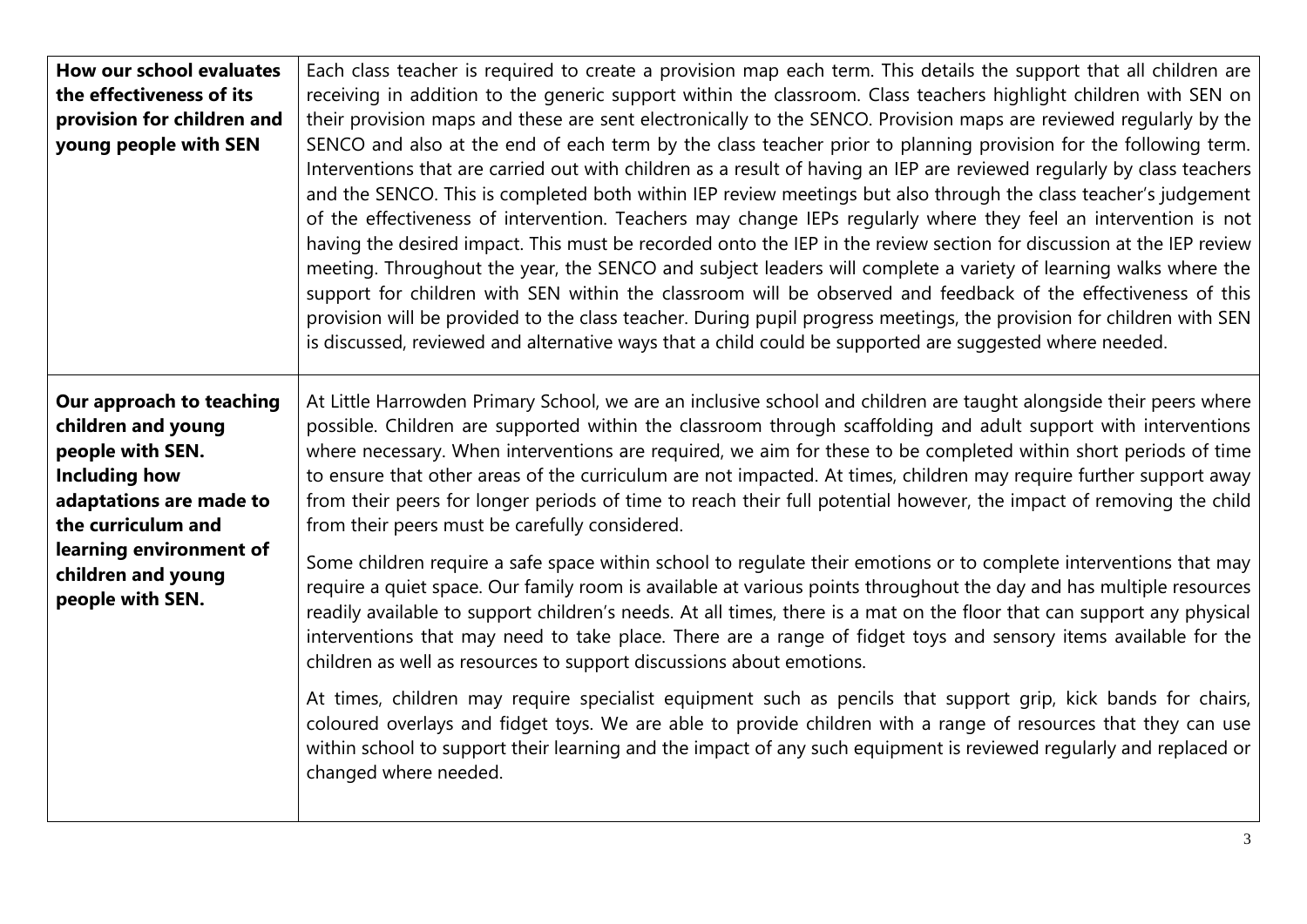| <b>Support for improving</b>                                                                                                                                                                                                                                                                                                                                                                                                                                                                         | This year, we have started working closely with the Mental Health Support Team (MHST) to improve emotional                                                                                                                                                                                                                                                                                                                                                                                                                                                                                                                                                                                                                                                                                                                                                                                                                                                                                                                                                                                                                                                                                                                                                                                                                                                                                                                                                                                                                                                                                                                                                                                                                                                                                                                                                                                               |
|------------------------------------------------------------------------------------------------------------------------------------------------------------------------------------------------------------------------------------------------------------------------------------------------------------------------------------------------------------------------------------------------------------------------------------------------------------------------------------------------------|----------------------------------------------------------------------------------------------------------------------------------------------------------------------------------------------------------------------------------------------------------------------------------------------------------------------------------------------------------------------------------------------------------------------------------------------------------------------------------------------------------------------------------------------------------------------------------------------------------------------------------------------------------------------------------------------------------------------------------------------------------------------------------------------------------------------------------------------------------------------------------------------------------------------------------------------------------------------------------------------------------------------------------------------------------------------------------------------------------------------------------------------------------------------------------------------------------------------------------------------------------------------------------------------------------------------------------------------------------------------------------------------------------------------------------------------------------------------------------------------------------------------------------------------------------------------------------------------------------------------------------------------------------------------------------------------------------------------------------------------------------------------------------------------------------------------------------------------------------------------------------------------------------|
| emotional and social                                                                                                                                                                                                                                                                                                                                                                                                                                                                                 | development for children that are having difficulties. When discussing emotions with the children, we use Zones of                                                                                                                                                                                                                                                                                                                                                                                                                                                                                                                                                                                                                                                                                                                                                                                                                                                                                                                                                                                                                                                                                                                                                                                                                                                                                                                                                                                                                                                                                                                                                                                                                                                                                                                                                                                       |
| development, including                                                                                                                                                                                                                                                                                                                                                                                                                                                                               | Regulation as a whole school alongside our behaviour policy. This includes discussions about what the Zones of                                                                                                                                                                                                                                                                                                                                                                                                                                                                                                                                                                                                                                                                                                                                                                                                                                                                                                                                                                                                                                                                                                                                                                                                                                                                                                                                                                                                                                                                                                                                                                                                                                                                                                                                                                                           |
| extra pastoral                                                                                                                                                                                                                                                                                                                                                                                                                                                                                       | Regulation are and how it might look to be within each zone. Children are made aware that the ideal is that they                                                                                                                                                                                                                                                                                                                                                                                                                                                                                                                                                                                                                                                                                                                                                                                                                                                                                                                                                                                                                                                                                                                                                                                                                                                                                                                                                                                                                                                                                                                                                                                                                                                                                                                                                                                         |
| arrangements for listening                                                                                                                                                                                                                                                                                                                                                                                                                                                                           | are within the green zone and these discussions take place within assemblies and some PSHE lessons within                                                                                                                                                                                                                                                                                                                                                                                                                                                                                                                                                                                                                                                                                                                                                                                                                                                                                                                                                                                                                                                                                                                                                                                                                                                                                                                                                                                                                                                                                                                                                                                                                                                                                                                                                                                                |
| to the views of children                                                                                                                                                                                                                                                                                                                                                                                                                                                                             | classrooms. Each class has the zones of regulation on display as well as a regulation toolkit with a range of                                                                                                                                                                                                                                                                                                                                                                                                                                                                                                                                                                                                                                                                                                                                                                                                                                                                                                                                                                                                                                                                                                                                                                                                                                                                                                                                                                                                                                                                                                                                                                                                                                                                                                                                                                                            |
| and young people with                                                                                                                                                                                                                                                                                                                                                                                                                                                                                | strategies that children can do to support their return to the green zone. At times, children with anxiety may be                                                                                                                                                                                                                                                                                                                                                                                                                                                                                                                                                                                                                                                                                                                                                                                                                                                                                                                                                                                                                                                                                                                                                                                                                                                                                                                                                                                                                                                                                                                                                                                                                                                                                                                                                                                        |
| <b>SEN and measures to</b>                                                                                                                                                                                                                                                                                                                                                                                                                                                                           | supported through a worry book. This allows children to write down the things that worry them and these are                                                                                                                                                                                                                                                                                                                                                                                                                                                                                                                                                                                                                                                                                                                                                                                                                                                                                                                                                                                                                                                                                                                                                                                                                                                                                                                                                                                                                                                                                                                                                                                                                                                                                                                                                                                              |
| prevent bullying                                                                                                                                                                                                                                                                                                                                                                                                                                                                                     | reviewed regularly with support of the family support worker.                                                                                                                                                                                                                                                                                                                                                                                                                                                                                                                                                                                                                                                                                                                                                                                                                                                                                                                                                                                                                                                                                                                                                                                                                                                                                                                                                                                                                                                                                                                                                                                                                                                                                                                                                                                                                                            |
| <b>Information about the</b><br>expertise and training of<br>staff in relation to children<br>and young people with<br>special educational needs<br>and about how specialist<br>expertise will be secured.<br>And<br>How our school involves<br>other bodies, including<br>health and social care<br>bodies, local authority<br>support services and<br>voluntary sector<br>organisations in meeting<br>children and young<br>people's special<br>educational needs and<br>supporting their families | Throughout the school, there are a number of staff that have received training within a variety of aspects of<br>supporting children. We currently have three members of staff that have had formal speech and language training<br>which enables them to identify and support children with speech and language difficulties. Many of our teaching<br>assistants have received training to support them in the delivery of interventions including the precision teach<br>method and Read, Write, Inc. phonics. This year, we have started working closely with the Mental Health Support<br>Team and have referred a number of children to be supported by this agency. If a child has been identified as<br>requiring some support with their mental health, our Family Support Worker leads discussions with parents/carers<br>and members of the Mental Health Support Team prior to making a referral. If a referral is accepted, specialists<br>from the Mental Health Support Team visit the pupils in school weekly to provide support. The Headteacher,<br>SENCO and Family Support Worker have completed team around the child training which provides a number of<br>children with support from multiple adults within school. As children encounter difficulties within their lives, the<br>type of support from a range of other bodies are sought. We currently have children receiving support from<br>Service Six for bereavement counselling however, we are aware of a and able to make referrals for children that<br>may require other support in the future. Our school nurse team provide support for multiple areas that children<br>may require support with including protective behaviours. The SENCO has completed a variety of training to<br>support children with special educational needs including the NASENCO award, understanding dyslexia and<br>epilepsy training. |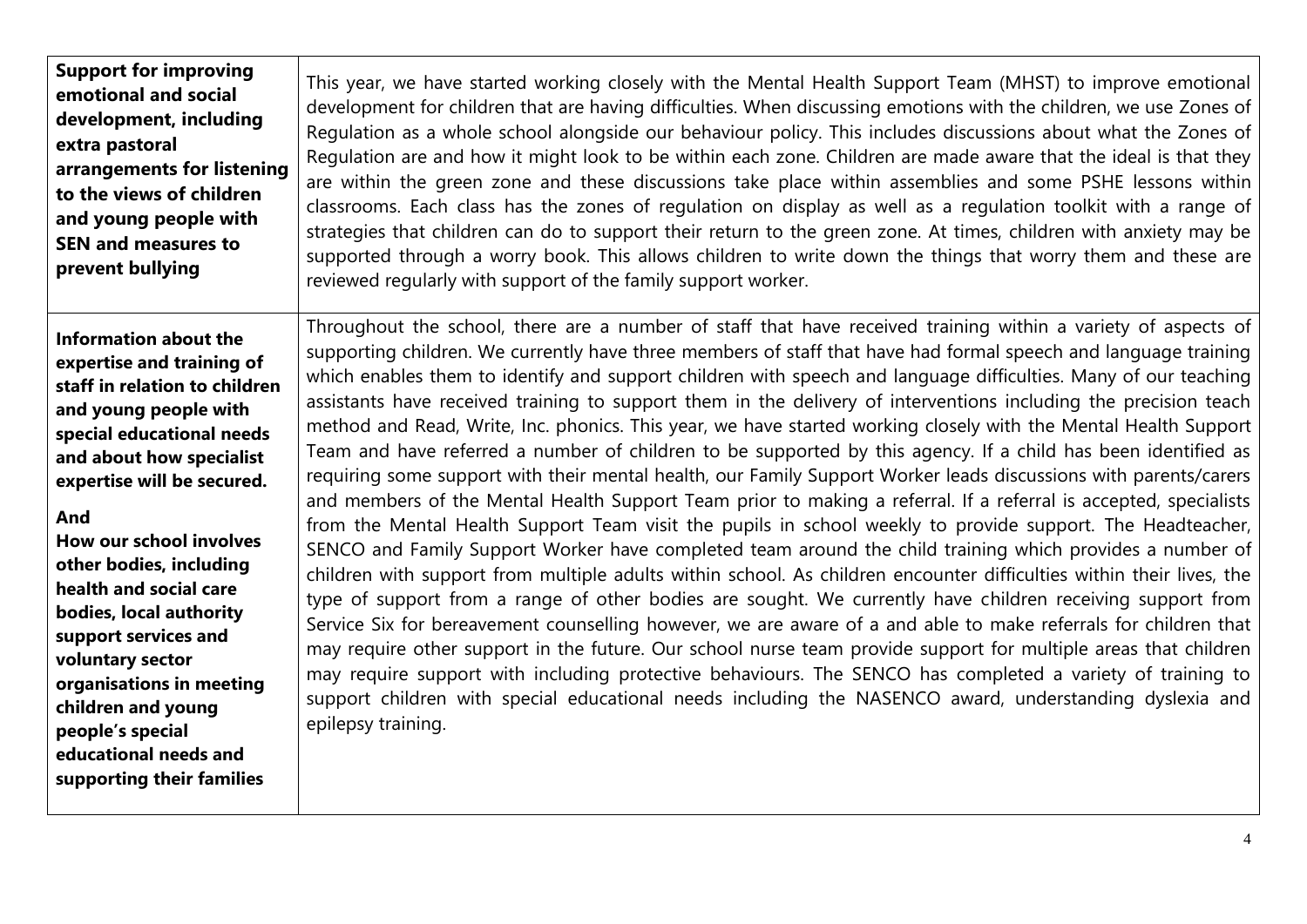| <b>Arrangements for</b><br>consulting young people<br>with SEN and involving<br>them in their education                                            | Children that are identified as having a special educational need alongside other children that may require<br>additional support within the classroom have a one-page profile. This is an A4 page that shares the child's<br>perception of their strengths, the things that are important to them and the ways they can be supported within<br>school. Children are involved in writing their one-page profiles through age appropriate discussions and<br>supporting them with their own ideas about how they can be supported within the classroom. Children that<br>require and EHC plan are involved in annual reviews and have the opportunity to talk about their feelings towards<br>school, what they think they are doing well at and things that they feel need to change. During the meeting,<br>parents and professionals also contribute their opinions about these areas of school and there may be a discussion<br>about changes to provision and information is sent to the county council to review. Each term, children with special<br>educational needs have the opportunity to speak to the SENCO about how they feel about school, the support<br>they receive in the classroom and what they think would support them further.                                                                                                                             |
|----------------------------------------------------------------------------------------------------------------------------------------------------|------------------------------------------------------------------------------------------------------------------------------------------------------------------------------------------------------------------------------------------------------------------------------------------------------------------------------------------------------------------------------------------------------------------------------------------------------------------------------------------------------------------------------------------------------------------------------------------------------------------------------------------------------------------------------------------------------------------------------------------------------------------------------------------------------------------------------------------------------------------------------------------------------------------------------------------------------------------------------------------------------------------------------------------------------------------------------------------------------------------------------------------------------------------------------------------------------------------------------------------------------------------------------------------------------------------------------------------------------------------------------------|
| <b>Arrangements for</b><br>consulting parents of<br>children with special<br>educational needs and<br>involving them in their<br>child's education | At Little Harrowden Primary School, if we have a concern about a child's progress or potential special educational<br>need, we feel that it is vital to discuss this with parents/carers promptly. One of the first stages of identifying a<br>child with SEN as stated earlier in this document is for the class teacher to discuss their concerns with<br>parents/carers as this will allow us to gain an idea of any further or similar difficulties at home. If a child is<br>identified as having a special educational need and on our SEN register or is identified as requiring additional<br>support after the 6-week monitoring period, they are provided with an individual education plan (IEP). Before this<br>happens, there is a discussion with the SENCO, class teacher and parents/carers to explain the difficulties that have<br>been observed and discuss the support that could be put in place for their child. During this meeting, 2-4 targets<br>will be created as a starting point for the IEP alongside a plan for the support that will be put in place to achieve<br>these targets. Parents/carers are involved in this target setting to enable them to contribute any areas they feel<br>their child requires additional support with and to ensure they are fully aware of the additional provision that is<br>being put in place for the pupil. |
| <b>Arrangements for</b>                                                                                                                            | As children transition through the school at Little Harrowden Primary School, we ensure that all pupil information                                                                                                                                                                                                                                                                                                                                                                                                                                                                                                                                                                                                                                                                                                                                                                                                                                                                                                                                                                                                                                                                                                                                                                                                                                                                 |
| supporting children and                                                                                                                            | is passed to the next class teacher through transition meetings. These discussions include information about                                                                                                                                                                                                                                                                                                                                                                                                                                                                                                                                                                                                                                                                                                                                                                                                                                                                                                                                                                                                                                                                                                                                                                                                                                                                       |
| young people in moving                                                                                                                             | academic achievements, medical conditions, behaviour within school alongside any other information that the                                                                                                                                                                                                                                                                                                                                                                                                                                                                                                                                                                                                                                                                                                                                                                                                                                                                                                                                                                                                                                                                                                                                                                                                                                                                        |
| between phases of                                                                                                                                  | teacher feels is necessary to pass onto the new teacher. During this time, children with special educational needs                                                                                                                                                                                                                                                                                                                                                                                                                                                                                                                                                                                                                                                                                                                                                                                                                                                                                                                                                                                                                                                                                                                                                                                                                                                                 |
| education and preparing                                                                                                                            | and children that require support are discussed alongside handing over a recent one-page profile, IEP and any                                                                                                                                                                                                                                                                                                                                                                                                                                                                                                                                                                                                                                                                                                                                                                                                                                                                                                                                                                                                                                                                                                                                                                                                                                                                      |
| for adulthood (effective                                                                                                                           | documentation from professionals where necessary. The SENCO is also responsible in ensuring that children with                                                                                                                                                                                                                                                                                                                                                                                                                                                                                                                                                                                                                                                                                                                                                                                                                                                                                                                                                                                                                                                                                                                                                                                                                                                                     |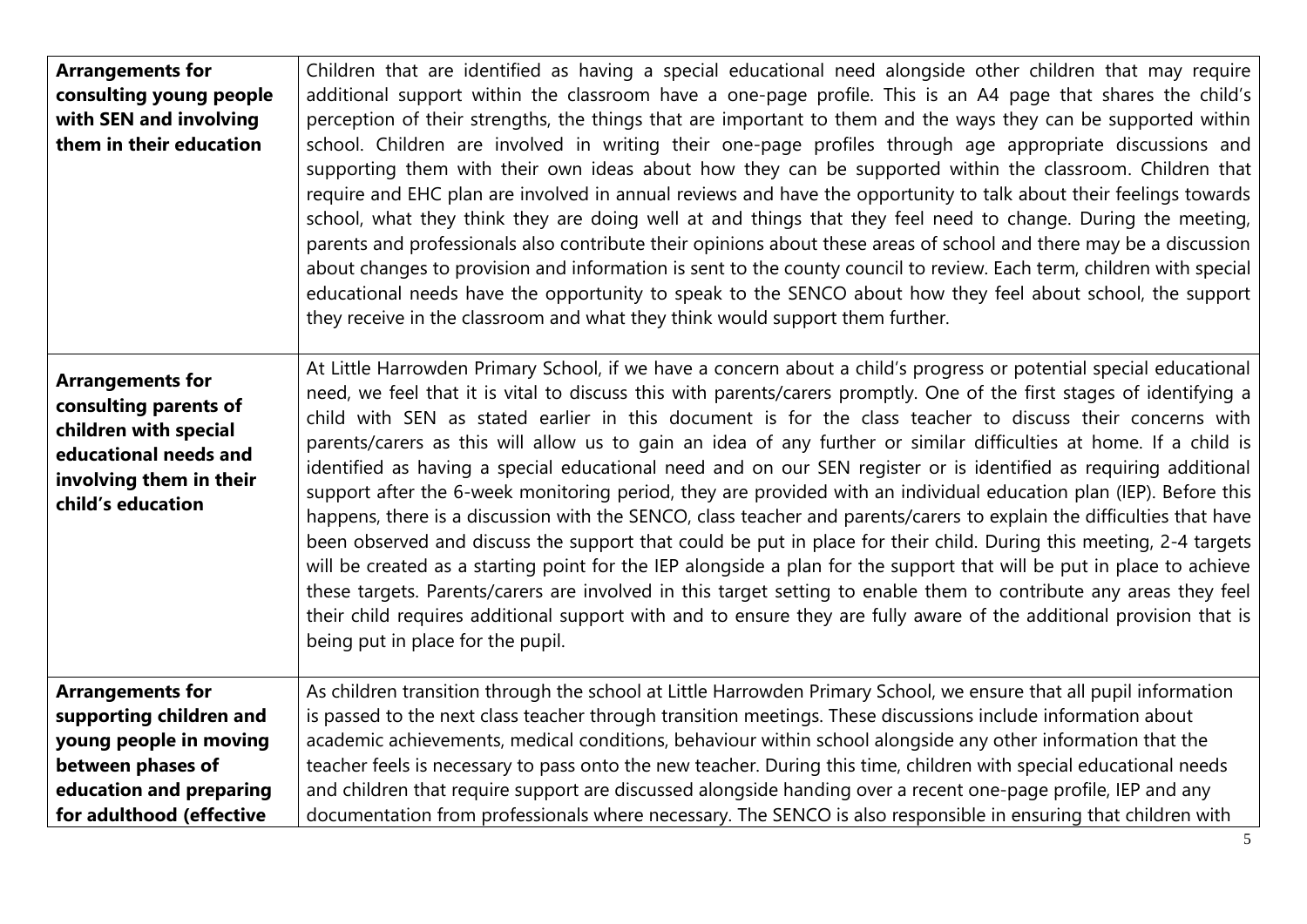| transition)                                                                                                                                                                                                                      | special educational needs are discussed with the new class teacher prior to them moving into their new class. This<br>enables effective transition between each year group within the school which also ensures the transition between<br>EYFS and KS1 as well as KS1 to KS2 is effective.<br>As children move from the Primary phase of their education into Secondary school, we ensure an effective<br>transition through the relationships we have built with local secondary schools. Children from Little Harrowden<br>Primary School often leave to attend various secondary schools however, we ensure that there is contact with each<br>school where we provide relevant information in a timely manner. During the Summer Term within school, the Year<br>6 teacher, SENCO and Family Support Worker begin discussions with the secondary schools that children are<br>transitioning to and making suggestions for children that would benefit from additional transition days where<br>offered. Following KS2 SATs, Year 6 children begin additional PSHE sessions with a focus on transition to support<br>all children with any worries that they may have. |
|----------------------------------------------------------------------------------------------------------------------------------------------------------------------------------------------------------------------------------|---------------------------------------------------------------------------------------------------------------------------------------------------------------------------------------------------------------------------------------------------------------------------------------------------------------------------------------------------------------------------------------------------------------------------------------------------------------------------------------------------------------------------------------------------------------------------------------------------------------------------------------------------------------------------------------------------------------------------------------------------------------------------------------------------------------------------------------------------------------------------------------------------------------------------------------------------------------------------------------------------------------------------------------------------------------------------------------------------------------------------------------------------------------------------|
| made by<br><b>Arrangements</b><br>body<br>the<br>governing<br>relating to the treatment<br>complaints<br>from<br>of<br>parents of pupils<br>with<br>special educational needs<br>concerning the provision<br>made at the school. | Any concerns that are raised are taken seriously and dealt with promptly, openly, fairly and without prejudice.<br>Where there is a complaint, all members of staff and governors follow the complaints policy and procedures<br>document found on the school website.                                                                                                                                                                                                                                                                                                                                                                                                                                                                                                                                                                                                                                                                                                                                                                                                                                                                                                    |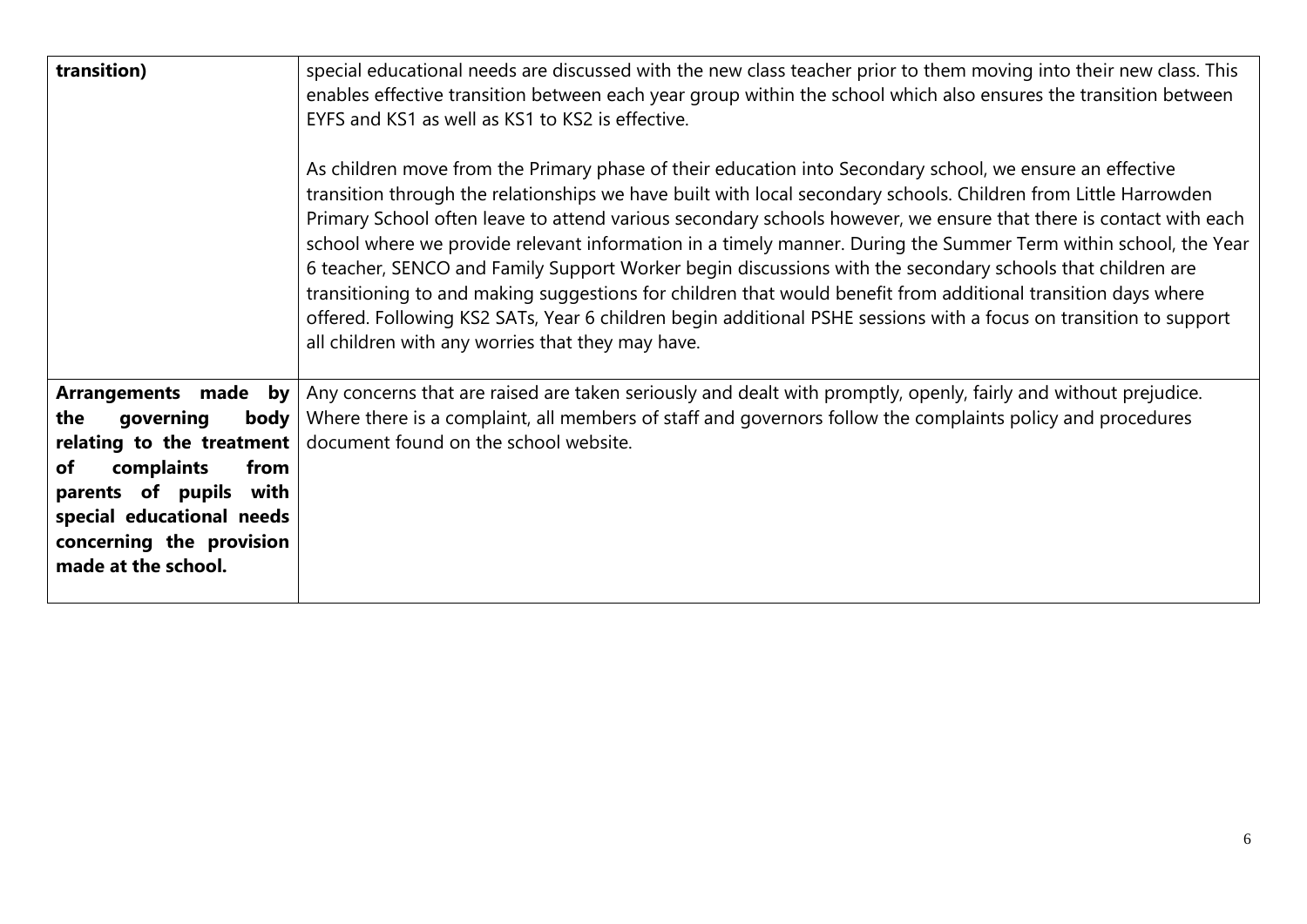**The contact details of support services for the parents of pupils with special educational needs, including those for arrangements made in accordance with clause 32.** 

**(***Please refer to our school's Safeguarding Policy for details of how we access the Early Help Team and Multi-Agency Safeguarding Hub)*

Links with Other Services

**Effective working links will also be maintained with:**

**Educational Psychology Service : Contact Number : 01604 630082 <http://www.northamptonshire.gov.uk/en/councilservices/EducationandLearning/sen/EP/Pages/default.aspx>**

**Education Entitlement Team : Contact number : 0300 126 1000**

**<http://www.northamptonshire.gov.uk/en/councilservices/EducationandLearning/Parents/Pages/Education-Entitlement-Service.aspx>**

**Parent Partnership Service : Contact Number : 01604 636111 <http://www.npps.info/>**

**Virtual School for Looked After Children : Contact number : 0300 126 1000 <http://www.northamptonshire.gov.uk/en/councilservices/children/virtual-school/Pages/default.aspx>**

**(See Local Offer website link below for contact details in relation to High Needs Funding Applications and Education Health and Care Plans)**